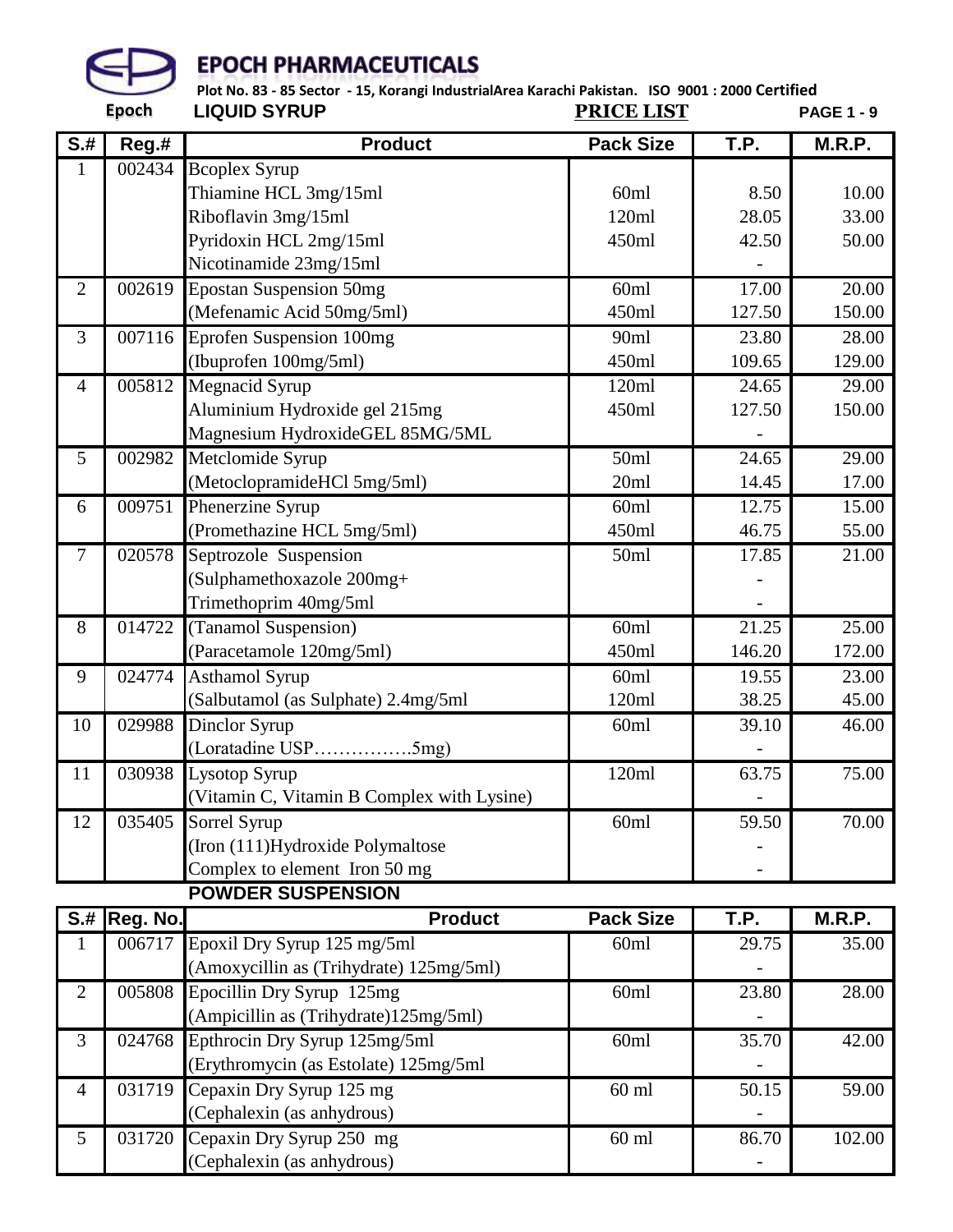

|                | <b>Epoch</b> | <b>POWDER SUSPENSION</b>           | PRICE LIST       |             | <b>PAGE 2 - 9</b>  |
|----------------|--------------|------------------------------------|------------------|-------------|--------------------|
| $S+$           | Reg.#        | <b>Product</b>                     | <b>Pack Size</b> | T.P.        | M.R.P.             |
| 6              | 031723       | Rouscef Dry Syrup 125 mg           | $60$ ml          | 59.50       | 70.00              |
|                |              | (Cephradine 125mg/5ml)             |                  |             |                    |
| $\tau$         | 031724       | Rouscef Dry Syrup 250 mg           | $60$ ml          | 97.75       | 115.00             |
|                |              | (Cephradine 250mg/5ml)             |                  |             |                    |
| 8              | 058062       | Epofix-DS 200mg Dry Suspension     | 30ml             | 208.25      | 245.00             |
|                |              | Cefixime as trihydrate200mg)       |                  |             |                    |
| 9              | 045344       | Epofix-100mg Dry Suspension        | 30ml             | 106.25      | 125.00             |
|                |              | Cefixime as trihydrate100mg)       |                  |             |                    |
| 10             | 035399       | <b>Efomycin Dry Suspension</b>     | 60ml             | 76.50       | 90.00              |
|                |              | (Fosfomycin Calcuim250mg)          |                  |             |                    |
| 11             | 044374       | Safdroxil 100mg/ml Drops           | 10ml             | 42.50       | $\overline{50.00}$ |
|                |              | (Cefadroxil U.S.P100mg)            |                  |             |                    |
| 12             | 044374       | Safdroxil Suspension 125mg/5ml     | 60ml             | 73.10       | 86.00              |
|                |              | (Cefadroxil 125mg/5ml)             |                  |             |                    |
| 13             | 044375       | Safdroxil Suspension 250mg/5ml     | 60ml             | 133.45      | 157.00             |
|                |              | (Cefadroxil 250 mg/5ml)            |                  |             |                    |
| 14             | 031727       | Redyclor Dry Suspension 125mg/5ml  | 60ml             | 110.50      | 130.00             |
|                |              | (Cefaclor as monohydrate 125mg/5ml |                  |             |                    |
| 15             | 031728       | Redyclor Dry Suspension 250mg/5ml  | 60ml             | 204.00      | 240.00             |
|                |              | (Cefaclor as monohydrate 250mg/5ml |                  |             |                    |
| 16             | 045344       | Redyclor Drops 100mg/ml            | 15ml             | 110.50      | 130.00             |
|                |              | (Cefaclor---------50mg)            |                  |             |                    |
|                |              | <b>TABLET</b>                      |                  |             |                    |
| $S+$           | Reg.#        | <b>Product</b>                     | <b>Pack Size</b> | <b>T.P.</b> | M.R.P.             |
| $\mathbf{1}$   | 010951       | <b>Epozole Tablet</b>              | 500's            | 425.00      | 500.00             |
|                |              | (Metronidazole 200mg)              | $10 \times 10$   | 85.00       | 100.00             |
|                |              |                                    | 1000's           | 850.00      | 1,000.00           |
| $\overline{2}$ | 024767       | <b>Dexadron Tablets</b>            | 1000's           | 193.80      | 228.00             |
|                |              | (Dexamethasone Base 0.5mg)         |                  |             |                    |
| 3              | 008996       | <b>Epostan Tablets</b>             | 60x10's          | 603.50      | 710.00             |
|                |              | (Mefenamic Acid 250 mg)            | 1000             | 1,003.00    | 1,180.00           |
| $\overline{4}$ | 001967       | Eprofen Tablets 400mg              | 25x10's          | 340.00      | 400.00             |
|                |              | (Ibuprofen -400mg)                 | 250's            | 340.00      | 400.00             |
| 5              | 020633       | <b>Epthrocin Tablets 250mg</b>     | 10x10's          | 340.00      | 400.00             |
|                |              | (Erythromycin Stearate 250 mg)     |                  |             |                    |
| 6              | 006587       | <b>Eprin Tablets</b>               | 1000's           | 88.40       | 104.00             |
|                |              | (Asprin 300mg)                     | 25x10's          | 32.30       | 38.00              |
| $\tau$         | 020945       | <b>Fenaclod Tablets</b>            | 2x10's           | 56.10       | 66.00              |
|                |              | (Diclofenac Sodium 50mg)           | 200's            | 212.50      | 250.00             |
| $8\,$          | 026104       | <b>Instagen Tablets</b>            | 10x10's          | 127.50      | 150.00             |
|                |              | (Metronidazole 400mg)              | 250's            | 318.75      | 375.00             |
| 9              | 011645       | Leraquin Tablets                   | 1000's           | 935.00      | 1,100.00           |
|                |              | (Chloroquine Base 250mg)           | 10x20's          | 202.30      | 238.00             |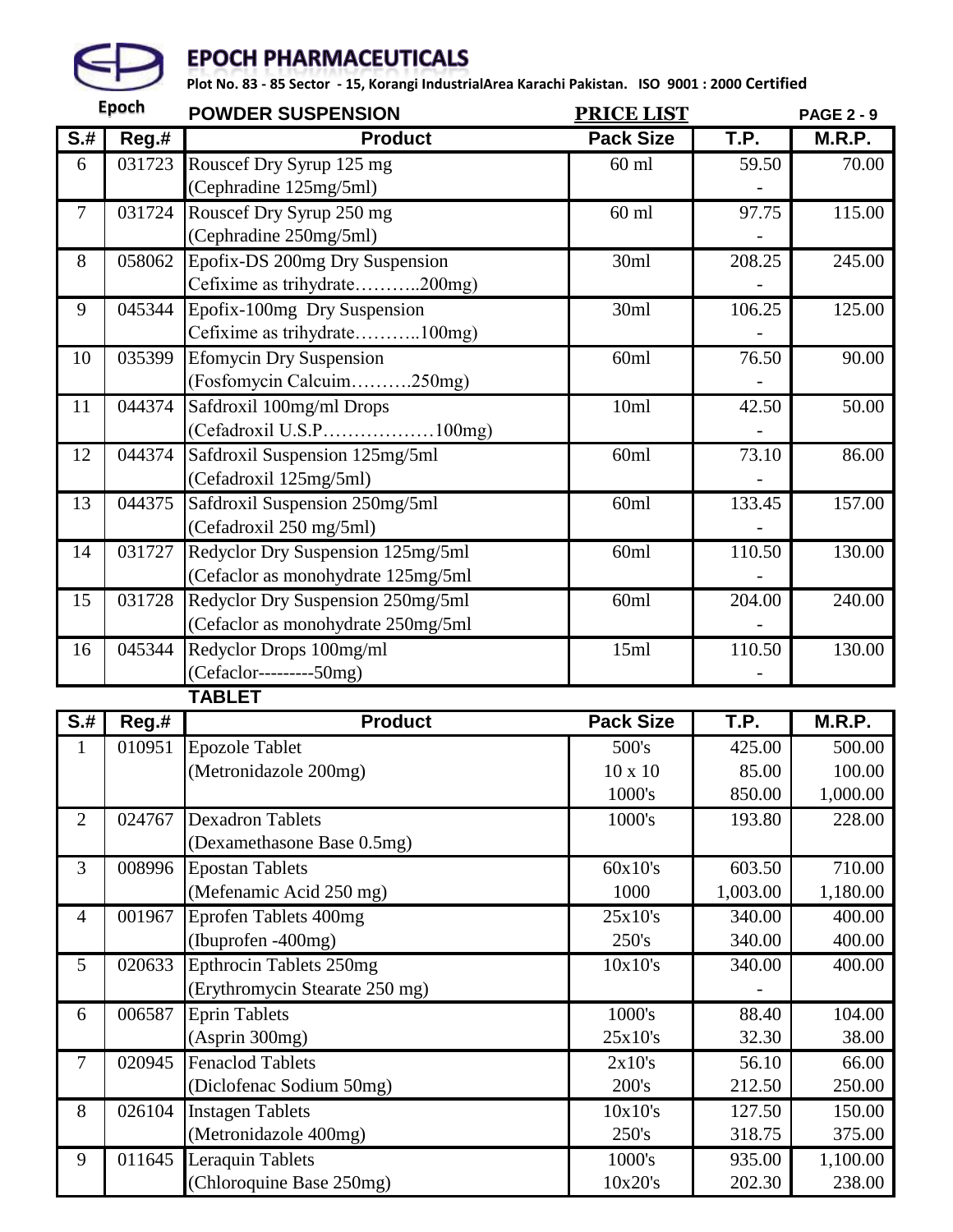

|                                          | <b>Epoch</b> | <b>TABLET</b>                        | <b>PRICE LIST</b> |        | <b>PAGE 3 - 9</b> |
|------------------------------------------|--------------|--------------------------------------|-------------------|--------|-------------------|
| $\overline{\mathsf{S} \cdot \mathsf{H}}$ | Reg.#        | <b>Product</b>                       | <b>Pack Size</b>  | T.P.   | M.R.P.            |
| 10                                       | 001969       | <b>Magnacid Tablets</b>              | 50x10's           | 425.00 | 500.00            |
|                                          |              | Aluminium Hydroxide Dried gel 250 mg | 500               | 340.00 | 400.00            |
|                                          |              | Magnesium Trisilicate 500 mg         | 1000's            | 680.00 | 800.00            |
| 11                                       | 002979       | Procotil Tablets                     | 20x10's           | 170.00 | 200.00            |
|                                          |              | (Prochlorperazine Meleate 5mg)       | 1000's            | 212.50 | 250.00            |
| 12                                       | 020575       | <b>Septrozole Tablets</b>            | 200's             | 196.35 | 231.00            |
|                                          |              | (Sulphamethoxazole 400mg+            | 20x10's           | 196.35 | 231.00            |
|                                          |              | Trimethoprim 80mg                    |                   |        |                   |
| 13                                       | 020576       | Septrozole D.S Tablets               | 100's             | 196.35 | 231.00            |
|                                          |              | (Sulphamethoxazole 800mg+            | 20x5's            | 196.35 | 231.00            |
|                                          |              | Trimethoprim 160mg                   |                   |        |                   |
| 14                                       | 006941       | <b>Tanamol Tablets 500mg</b>         | 100's             | 59.50  | 70.00             |
|                                          |              | (Paracetamole 500mg)                 | 20x10's           | 119.00 | 140.00            |
|                                          |              |                                      | 1000's            | 565.25 | 665.00            |
| 15                                       | 024772       | <b>Asthamol-2 Tablets</b>            | 2x10's            | 15.30  | 18.00             |
|                                          |              | (Salbutamol as Sulphate) 2.4 mg      | 10x10's           | 76.50  | 90.00             |
|                                          |              |                                      | 250"s             | 119.00 | 140.00            |
| 16                                       | 024773       | <b>Asthamol-4 Tablets</b>            | 2x10's            | 17.85  | 21.00             |
|                                          |              | (Salbutamol as Suulphate) 4.8 mg     | 200's             | 153.00 | 180.00            |
|                                          |              |                                      | 10x10's           | 89.25  | 105.00            |
| 17                                       | 025857       | <b>DB-Zide Tablets</b>               | 2x10's            | 81.60  | 96.00             |
|                                          |              | (Gliclazide 80 mg)                   |                   |        |                   |
| 18                                       | 026103       | Pulsbit-50 Tablets                   | 2x10's            | 59.50  | 70.00             |
|                                          |              | (Atenolol 50 mg)                     |                   |        |                   |
| 19                                       | 058056       | Epodin 60mg Tablet                   | 1x10's            | 46.75  | 55.00             |
|                                          |              | (Fexofenadine HCL120mg               |                   |        |                   |
| 20                                       | 058057       | Epodin 120mg Tablet                  | 1x10's            | 98.60  | 116.00            |
|                                          |              | (Fexofenadine HCL120mg)              |                   |        |                   |
| 21                                       | 058058       | Epodin 180mg Tablet                  | 1x10's            | 127.50 | 150.00            |
|                                          |              | (Fexofenadine HCL180mg)              |                   |        |                   |
| 22                                       | 058059       | Epovel 250mg Tablet                  | 1x10's            | 110.50 | 130.00            |
|                                          |              | (Levofloxacin as Hemehydrate250mg)   |                   |        |                   |
| 23                                       | 058060       | Epovel 500mg Tablet                  | 1x10's            | 195.50 | 230.00            |
|                                          |              | (Levofloxacin as Hemehydrate500mg)   |                   |        |                   |
| 24                                       | 058061       | Xenia 400mg Tablet                   | 1 X 5's           | 403.75 | 475.00            |
|                                          |              | (Moxifloxacin (HCl)400mg             |                   |        |                   |
| 25                                       | 048596       | Lesfibro Tablets                     | 1x10's            | 119.00 | 140.00            |
|                                          |              | $(Clopidogrel.$ 75mg)                |                   |        |                   |
| 26                                       | 048597       | RSV Tablets 400mg                    | 1x10's            | 76.50  | 90.00             |
|                                          |              | (Ribavirin400mg)                     |                   |        |                   |
| 27                                       | 048598       | RSV Tablets 600mg                    | 1x10's            | 646.00 | 760.00            |
|                                          |              | (Ribavirin600mg)                     |                   |        |                   |
| 28                                       | 029987       | <b>Dinclor Tablets</b>               | 1x10's            | 42.50  | 50.00             |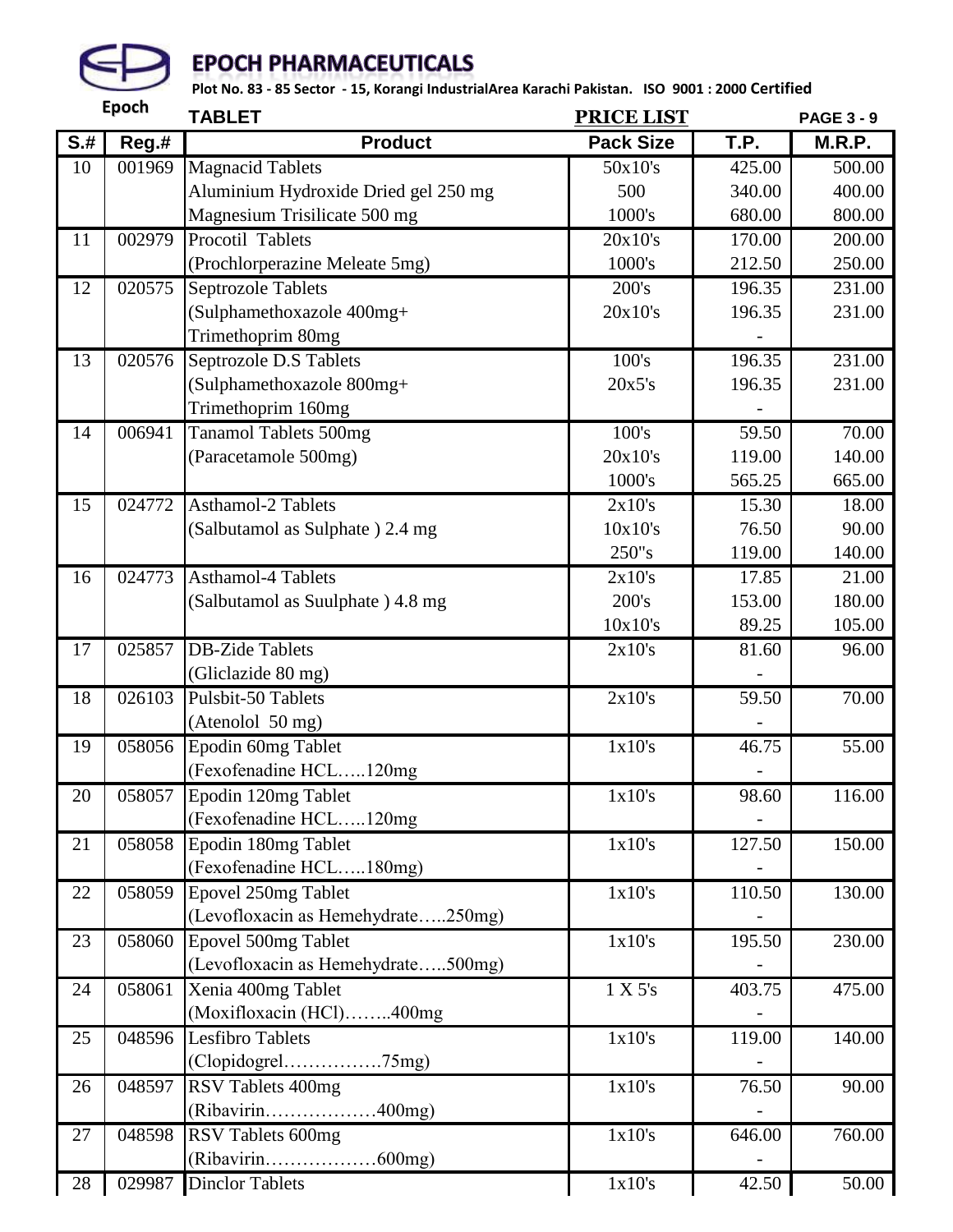

|                                          | <b>Epoch</b> | <b>TABLET</b>                         | <b>PRICE LIST</b> |        | <b>PAGE 4 - 9</b> |
|------------------------------------------|--------------|---------------------------------------|-------------------|--------|-------------------|
| $\overline{\mathsf{S} \cdot \mathsf{H}}$ | Reg.#        | <b>Product</b>                        | <b>Pack Size</b>  | T.P.   | <b>M.R.P.</b>     |
| 29                                       | 035404       | <b>Sorrel Tablets</b>                 | 1x10's            | 59.50  | 70.00             |
|                                          |              | (iron (111)Hydroxide Poly maltose     | 2x10's            | 93.50  | 110.00            |
|                                          |              | Complex to elemental iron 100 mg)     |                   |        |                   |
| 30                                       | 035403       | Sorrel F.A Tablets                    | 1x10's            | 59.50  | 70.00             |
|                                          |              | (iron (111)Hydroxide Poly maltose     | 2x10              | 97.75  | 115.00            |
|                                          |              | Complex to elemental iron 100 mg)     |                   |        |                   |
|                                          |              | Folic Acid 0.350 mg                   |                   |        |                   |
| 31                                       | 026105       | <b>Rheucam-10 Tablets</b>             | 2x10's            | 74.80  | 88.00             |
|                                          |              | (Piroxicam 10mg)                      | 1x10's            | 39.10  | 46.00             |
| 32                                       | 026106       | Rheucam-20 Tablets                    | 2x10's            | 132.60 | 156.00            |
|                                          |              | (Piroxicam 20mg)                      | 1x10's            | 66.30  | 78.00             |
| 33                                       | 033984       | Q-Fur Tab                             | 3x10's            | 132.60 | 156.00            |
|                                          |              | (Flurbiprofen U.S.P 100mg)            |                   |        |                   |
| 34                                       | 045342       | <b>Molluscus Tablet</b>               | 10'S              | 70.55  | 83.00             |
|                                          |              | (Tizanidine (as Hydrochloride)2mg)    |                   |        |                   |
| 35                                       | 027209       | <b>Ovarine F-Tablet</b>               | 2x10's            | 340.00 | 400.00            |
|                                          |              | (Clomiphene Citrate50mg)              |                   |        |                   |
| 36                                       | 024770       | Ulcepep 20mg Tablet                   | 1x10's            | 68.00  | 80.00             |
|                                          |              | (Famotadine20mg)                      | 2x10's            | 136.00 | 160.00            |
| 37                                       | 024771       | Ulcepep 40mg Tablet (Famotadine 40mg) | 1x10's            | 136.00 | 160.00            |
| 38                                       | 067698       | Morvi Tablet20/120                    | 16'S              | 272.00 | 320.00            |
|                                          |              | Artemether20mg                        |                   |        |                   |
|                                          |              | Lumefantrine120mg                     |                   |        |                   |
| 39                                       | 067699       | Morvi DS Tablet 40/240                | 8'S               | 221.00 | 260.00            |
|                                          |              | Artemether40mg                        |                   |        |                   |
|                                          |              | Lumefantrine240mg                     |                   |        |                   |
| 40                                       | 067700       | Morvi Forte Tablet 80/480             | $6'S$             | 280.50 | 330.00            |
|                                          |              | Artemether80mg                        |                   |        |                   |
|                                          |              | Lumefantrine480mg                     |                   |        |                   |
| 41                                       | 070401       | Floroflox Tab 250mg                   | 10'S              | 110.50 | 130.00            |
|                                          |              | Ciprofloxacin as HCL250mg             |                   |        |                   |
| 42                                       | 070402       | Floroflox Tab 500mg                   | 10'S              | 182.75 | 215.00            |
|                                          |              | Ciprofloxacin as HCL500mg             |                   |        |                   |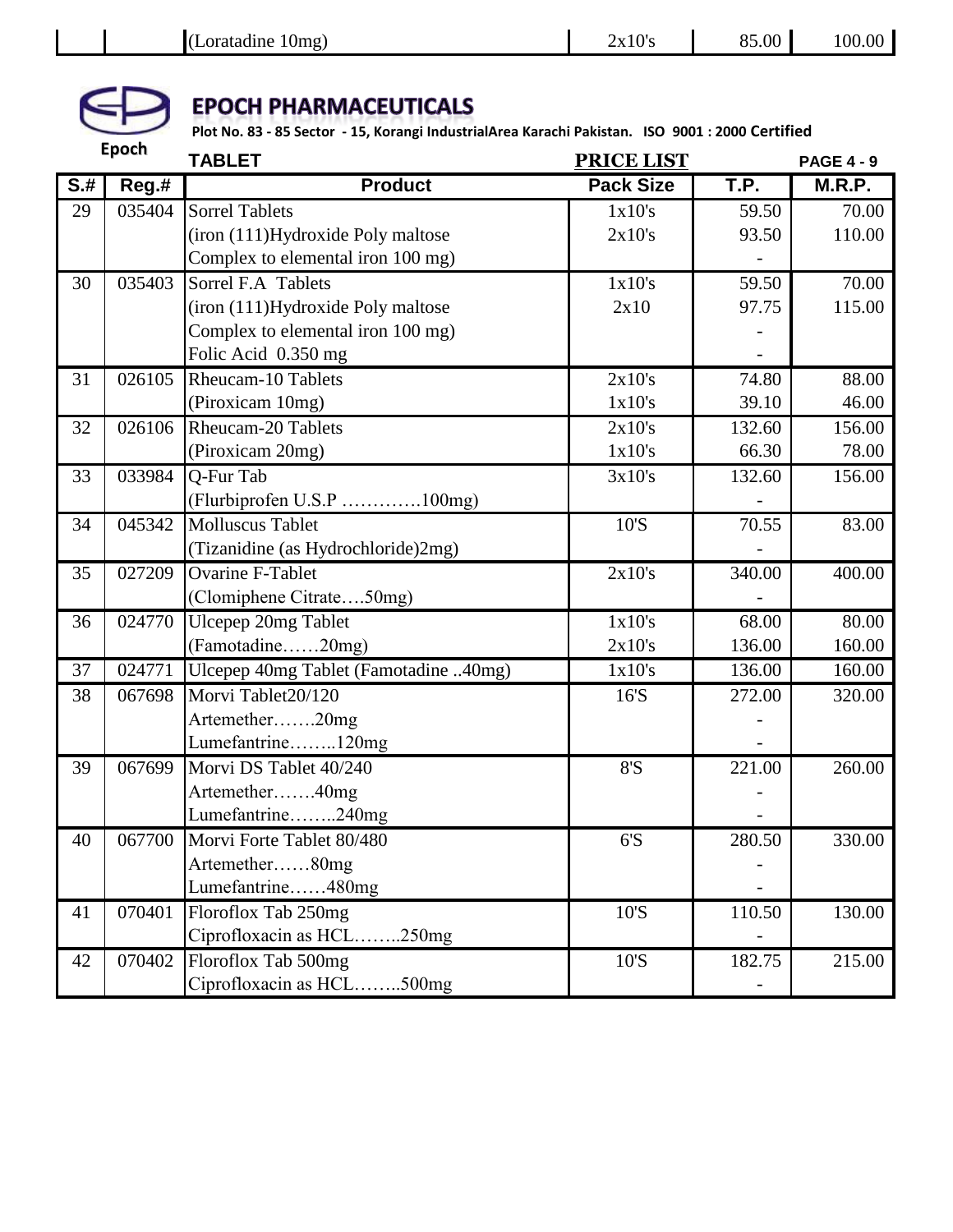

|                            | <b>Epoch</b>    | <b>CAPSULES</b>                       |                  |          | <b>PAGE 5 - 9</b> |
|----------------------------|-----------------|---------------------------------------|------------------|----------|-------------------|
| $\overline{\mathsf{S}}$ .# | <b>Reg. No.</b> | <b>Product</b>                        | <b>Pack Size</b> | T.P.     | M.R.P.            |
| $\mathbf{1}$               | 005809          | <b>Epoxil Capsule 250mg</b>           | 10x10's          | 272.85   | 321.00            |
|                            |                 | (Amoxycillin Trihydrate 250mg)        | 100's            | 263.50   | 310.00            |
| $\overline{2}$             | 009746          | Epoxil Capsule 500mg                  | 10x10's          | 629.00   | 740.00            |
|                            |                 | (Amoxycillin Trihydrate 500mg)        | 100's            | 629.00   | 740.00            |
| $\overline{3}$             | 003707          | Epocillin Capsule 250mg               | 100's            | 178.50   | 210.00            |
|                            |                 | (Ampicillin (as Trihydrate) 250mg)    | 500's            | 821.10   | 966.00            |
|                            |                 |                                       | 50x10's          | 821.10   | 966.00            |
|                            |                 |                                       | 10x10's          | 178.50   | 210.00            |
| $\overline{4}$             | 005139          | Epocillin Capsule 500mg               | 50x10's          | 1,586.10 | 1,866.00          |
|                            |                 | (Ampicillin (as Trihydrate) 500mg)    | 500's            | 1,586.10 | 1,866.00          |
|                            |                 |                                       | 10x10's          | 317.05   | 373.00            |
| 5                          | 020943          | Epoclox Capsule 250mg                 | 10x10's          | 246.50   | 290.00            |
|                            |                 | Ampicillin Base125mg+                 | 100's            | 229.50   | 270.00            |
|                            |                 | Cloxacillin Base125mg                 | 2x10's           | 49.30    | 58.00             |
| 6                          | 020944          | Epoclox Capsule 500mg                 | 10x10's          | 323.00   | 380.00            |
|                            |                 | Ampicillin (as Trihydrate)250mg+      | 100's            | 314.50   | 370.00            |
|                            |                 | Cloxacillin (as Sodium)250mg          |                  |          |                   |
| $\tau$                     | 020635          | <b>Epophenicol Capsules</b>           | 10x10's          | 215.90   | 254.00            |
|                            |                 | (Chloramphenicol Base 250 mg)         | 1000's           | 773.50   | 910.00            |
| 8                          | 001970          | <b>Epoxylin Capsules</b>              | 10x10's          | 187.85   | 221.00            |
|                            |                 | (Oxytetracycline(HCL) 250 mg)         | 500's            | 935.00   | 1,100.00          |
|                            |                 | (Oxytetracycline 250 mg)              | 1000's           | 1,870.00 | 2,200.00          |
| 9                          | 026918          | Fluginal Capsules (Fluconazole 150mg) | 1's              | 181.05   | 213.00            |
| 10                         | 027153          | <b>Xetin Capsules</b>                 | 1x10's           | 86.70    | 102.00            |
|                            |                 | (Fluoxetine (as HCL) 20 mg)           |                  |          |                   |
| 11                         | 035401          | Ecoxib 100 mg Capsules                | 1x10's           | 51.00    | 60.00             |
|                            |                 | (Celecoxib 100 mg)                    |                  |          |                   |
| 12                         | 035402          | Ecoxib 200 mg Capsules                | 1x10's           | 87.55    | 103.00            |
|                            |                 | (Celecoxib 200 mg)                    |                  |          |                   |
| 13                         | 035499          | <b>Gard Capsules</b>                  | 2X7's            | 122.40   | 144.00            |
|                            |                 | (Omeparazole (Pallets) 20 mg          | 10x7             | 612.00   | 720.00            |
| 14                         | 035408          | Epofix Capsule 400 mg                 | 1X5's            | 263.50   | 310.00            |
|                            |                 | (Cefixime 400 mg)                     |                  |          |                   |
| 15                         | 035398          | <b>Efomycin Capsule</b>               | 1x10's           | 85.00    | 100.00            |
|                            |                 | (Fosfomycin 500 mg)                   |                  |          |                   |
| 16                         | 031721          | Cepaxin Capsule 250mg                 | 1x10's           | 72.25    | 85.00             |
|                            |                 | (Cephalexin 250mg)                    |                  |          |                   |
| 17                         | 031722          | Cepaxin Capsule 500mg                 | 2x6's            | 170.00   | 200.00            |
|                            |                 | (Cephalexin 500mg)                    |                  |          |                   |
| 18                         | 031725          | Rouscef Capsule 250 mg                | 2x6's            | 85.00    | 100.00            |
|                            |                 | (Cephradine 250 mg)                   |                  |          |                   |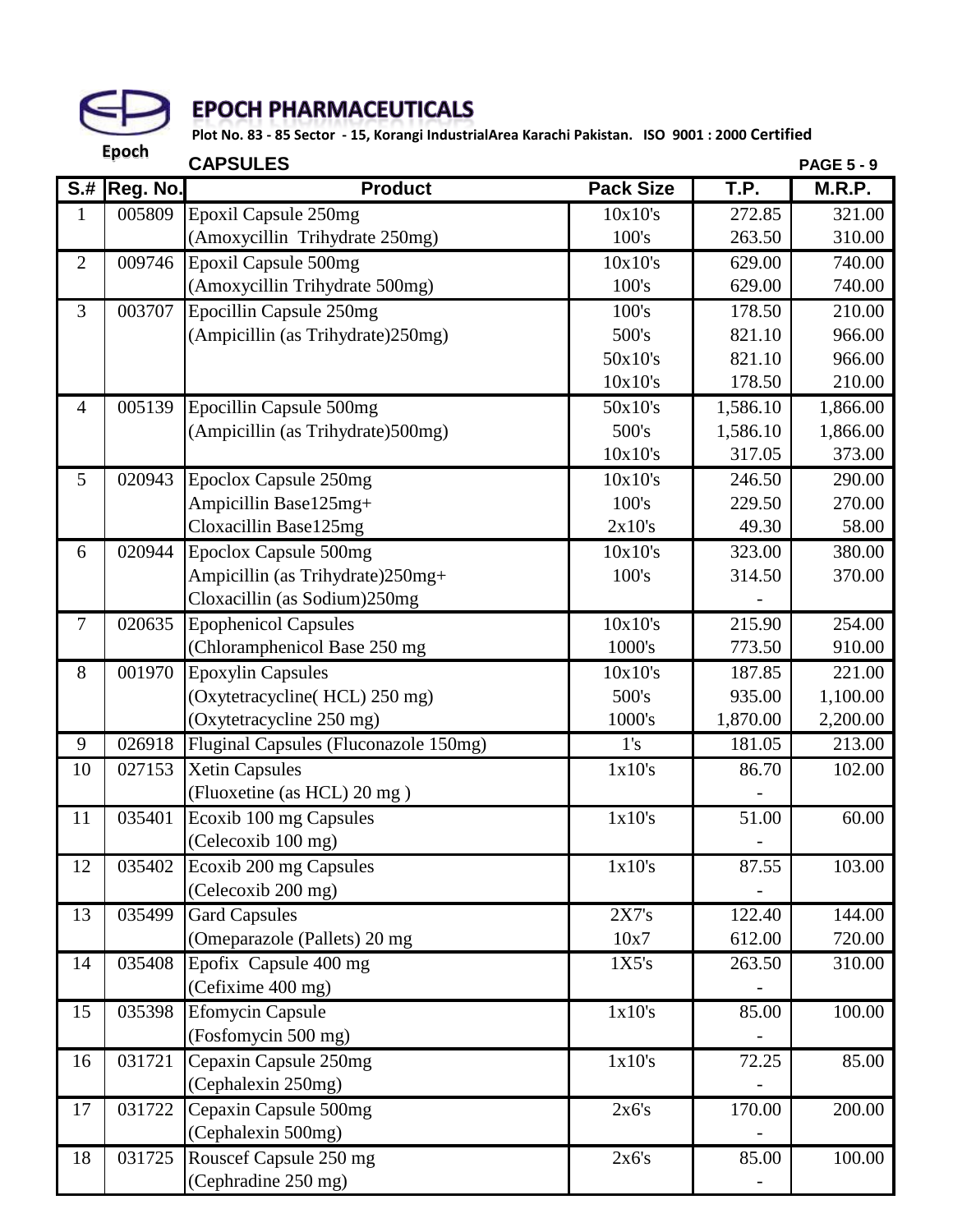| 19             | 031726              | Rouscef Capsule 500 mg<br>(Cephradine 500 mg)                                                                                   | 1x10's            | 119.00 | 140.00            |
|----------------|---------------------|---------------------------------------------------------------------------------------------------------------------------------|-------------------|--------|-------------------|
|                |                     | <b>EPOCH PHARMACEUTICALS</b><br>Plot No. 83 - 85 Sector - 15, Korangi IndustrialArea Karachi Pakistan. ISO 9001: 2000 Certified |                   |        |                   |
|                | <b>Epoch</b>        | <b>CAPSULES</b>                                                                                                                 | <b>PRICE LIST</b> |        | <b>PAGE 6 - 9</b> |
|                | <b>S.# Reg. No.</b> | <b>Product</b>                                                                                                                  | <b>Pack Size</b>  | T.P.   | M.R.P.            |
| 20             | 007468              | Doxcil Capsule 100mg                                                                                                            | 3X10's            | 99.45  | 117.00            |
|                |                     | (Doxycycline (Hyclate) 100mg)                                                                                                   | 10x10's           | 331.50 | 390.00            |
|                |                     |                                                                                                                                 | 100's             | 331.50 | 390.00            |
| 21             | 020582              | <b>Epomet Capsule</b>                                                                                                           | 50x10's           | 238.85 | 281.00            |
|                |                     | (Indomethacin 25 mg)                                                                                                            | 1000's            | 467.50 | 550.00            |
| 22             | 044376              | Safdroxil Capsule 500 mg 2X6's                                                                                                  | 1x12's            | 153.00 | 180.00            |
|                |                     | (Cefadroxil 500mg                                                                                                               |                   |        |                   |
| 23             | 031729              | Redyclor Capsule 250mg                                                                                                          | 2x6's             | 170.00 | 200.00            |
|                |                     | (Cefaclor as monohydrate 250mg                                                                                                  |                   |        |                   |
| 24             | 031730              | Redyclor Capsule 500mg                                                                                                          | 2x6's             | 340.00 | 400.00            |
|                |                     | (Cefaclor as monohydrate 500mg                                                                                                  |                   |        |                   |
|                |                     | Dry Powder Injection                                                                                                            |                   |        |                   |
|                | <b>S.# Reg. No.</b> | <b>Product</b>                                                                                                                  | <b>Pack Size</b>  | T.P.   | <b>M.R.P.</b>     |
| 1              | 031731              | Rouscef Injection 250 mg                                                                                                        | Per Vial          | 29.75  | 35.00             |
|                |                     | (Cephradine Sterile 250 mg)                                                                                                     |                   |        |                   |
| $\overline{2}$ | 031732              | Rouscef Injection 500mg                                                                                                         | Per Vial          | 38.25  | 45.00             |
|                |                     | (Cephradine Sterile 500mg)                                                                                                      |                   |        |                   |
| 3              | 031733              | Rouscef Injection 1gm                                                                                                           | Per Vial          | 56.95  | 67.00             |
|                |                     | (Cephradine Sterile 1gm)                                                                                                        |                   |        |                   |
| $\overline{4}$ | 031734              | Clagen Injection 250 mg (Cefotaxime 250mg)                                                                                      | Per Vial          | 51.00  | 60.00             |
| 5              | 031735              | Clagen Injection 500 mg                                                                                                         | Per Vial          | 93.50  | 110.00            |
|                |                     | (Cefotaxime as Cefotaxime Sodium )250mg)                                                                                        |                   |        |                   |
| 6              | 031736              | Clagen Injection 1gm                                                                                                            | Per Vial          | 136.00 | 160.00            |
|                |                     | (Cefotaxime 1 gm)                                                                                                               |                   |        |                   |
| $\overline{7}$ | 031737              | Epozoline Injection 250 mg                                                                                                      | Per Vial          | 34.00  | 40.00             |
|                |                     | (Cefazoline Base 250 mg)                                                                                                        |                   |        |                   |
| 8              | 031738              | Epozoline Injection 500 mg                                                                                                      | Per Vial          | 51.00  | 60.00             |
|                |                     | (Cefazoline Base 500 mg)                                                                                                        |                   |        |                   |
| 9              | 031739              | Epozoline Injection 1 gm                                                                                                        | Per Vial          | 85.00  | 100.00            |
|                |                     | (Cefazoline Base 1 gram)                                                                                                        |                   |        |                   |
| 10             | 031740              | Sodocef injection 250 mg                                                                                                        | Per Vial          | 80.75  | 95.00             |
|                |                     | (Ceftriaxone Base 250 mg)                                                                                                       |                   |        |                   |
| 11             | 031741              | Sodocef injection 500 mg                                                                                                        | Per Vial          | 93.50  | 110.00            |
|                |                     | (Ceftriaxone Base 500 mg)                                                                                                       |                   |        |                   |
| 12             | 031742              | Sodocef injection 1 gm                                                                                                          | Per Vial          | 170.00 | 200.00            |
|                |                     | (Ceftriaxone Base 1gm)                                                                                                          |                   |        |                   |
| 13             | 031743              | Epocef Injection 250mg                                                                                                          | Per Vial          | 85.00  | 100.00            |
|                |                     | (Ceftazidme 250 mg)                                                                                                             |                   |        |                   |
| 14             | 031744              | Epocef Injection 500 mg                                                                                                         | Per Vial          | 114.75 | 135.00            |
|                |                     | (Ceftazidme 500 mg)                                                                                                             |                   |        |                   |
| 15             |                     | 031745 Epocef Injection 1 gm                                                                                                    | Per Vial          | 212.50 | 250.00            |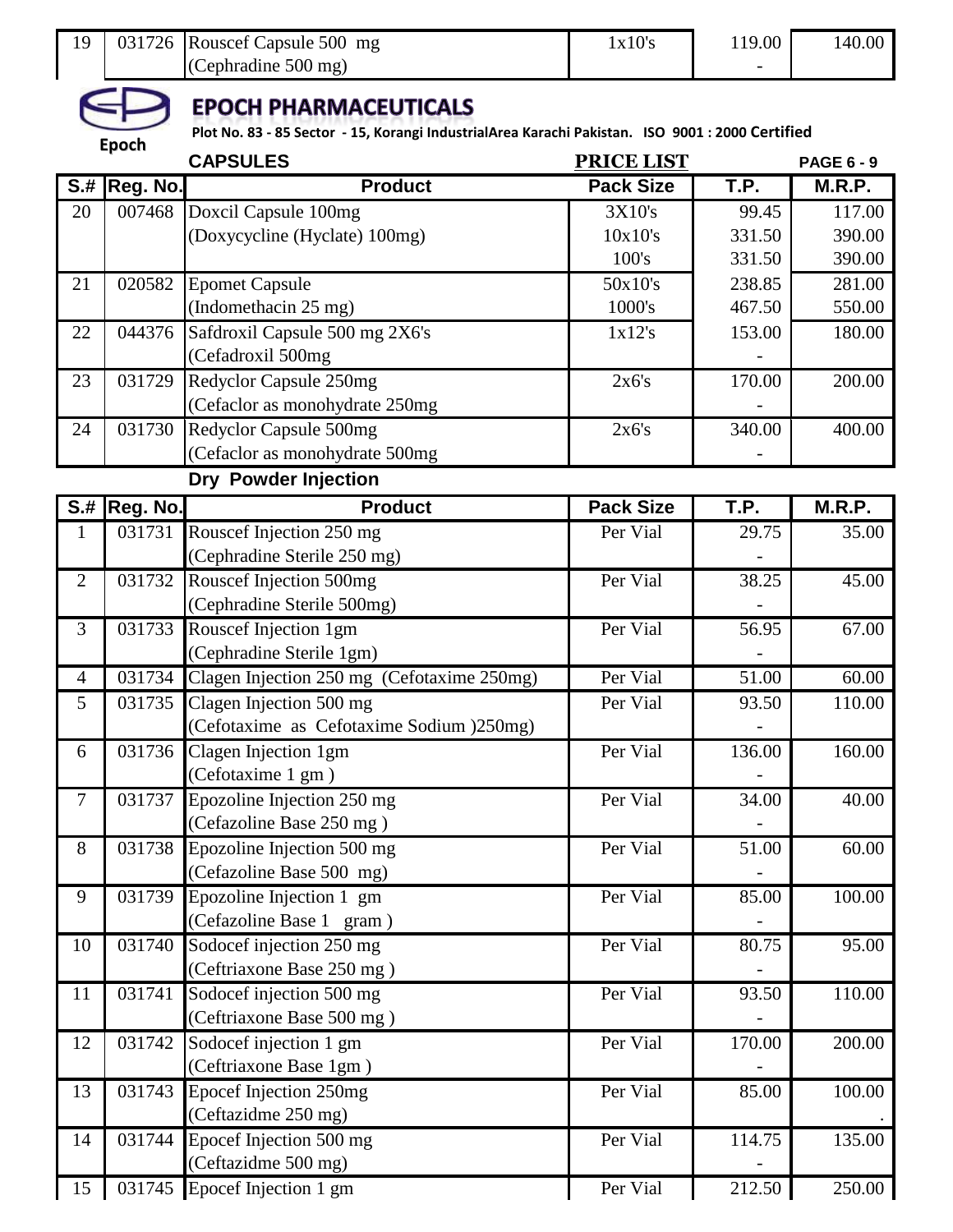

|                | <b>Epoch</b>        | <b>Ointments &amp; Creams</b>                                                       | <b>PRICE LIST</b> |        | <b>PAGE 7 - 9</b> |
|----------------|---------------------|-------------------------------------------------------------------------------------|-------------------|--------|-------------------|
|                | <b>S.# Reg. No.</b> | <b>Product</b>                                                                      | <b>Pack Size</b>  | T.P.   | M.R.P.            |
| $\mathbf{1}$   | 036465              | Mecze Cream (Bifonazole 10mg)                                                       | $15 \text{ gm}$   | 85.00  | 100.00            |
| $\overline{2}$ | 035406              | <b>Sidic Cream</b>                                                                  | 15gm              | 103.70 | 122.00            |
|                |                     | Fusidic Acid B.P .20 mg                                                             |                   |        |                   |
| 3              | 035407              | <b>Sidicort Cream</b>                                                               |                   |        |                   |
|                |                     | Fusidic Acid B.P .20 mg +                                                           | 15gm              | 123.25 | 145.00            |
|                |                     | Betamethasone usp 1.0mg                                                             |                   |        |                   |
| $\overline{4}$ | 010120              | <b>Epodex N Cream</b>                                                               |                   |        |                   |
|                |                     | (Dexamethasone 1.0mg/g)                                                             | 15gm              | 21.25  | 25.00             |
|                |                     | (as Dexamethase Sodium Phosphate) 5mg/g                                             |                   |        |                   |
| 5              | 025087              | <b>Gentacort Cream</b>                                                              |                   |        |                   |
|                |                     | Gentamycin Sulphate 1.2mg+                                                          | 10gm              | 18.70  | 22.00             |
|                |                     | Hydrocortisone 0.4mg/g                                                              |                   |        |                   |
| 6              | 002981              | Epoxylin Ointment 3%                                                                | 15gm              | 11.65  | 13.70             |
|                |                     | Oxytetracycline HCL 30mg/gm                                                         |                   |        |                   |
| 7              | 002980              | <b>Neosul Ointment</b>                                                              |                   |        |                   |
|                |                     | (Neomycin Sulphate 5mg/gm)                                                          | 15gm              | 10.20  | 12.00             |
| 8              | 036465              | Eponix-G Cream                                                                      | 15gm              | 51.00  | 60.00             |
|                |                     | (Gentamycin (as Sulphate) $0.10gm +$<br>Betamethasone (as dipropionate)0.05gm/100gm |                   |        |                   |
| 9              | 035501              | Eponix-G Ointment                                                                   |                   | 51.00  | 60.00             |
|                |                     | (Gentamycin (as Sulphate) 0.10gm +                                                  | 15gm              |        |                   |
|                |                     | Betamethasone (as dipropionate)0.05gm/100gm                                         |                   |        |                   |
| 10             | 036466              | Eponix-S Ointment                                                                   | 15gm              | 25.50  | 30.00             |
|                |                     | (Salisylic Acid 3.00% + Betamethasone                                               |                   |        |                   |
|                |                     | (as dipropionate) 0.064gm/100gm                                                     |                   |        |                   |
| 11             | 035500              | Eponix-S Cream                                                                      | 15gm              | 42.50  | 50.00             |
|                |                     | (Salisylic Acid 3.00% + Betamethasone                                               |                   |        |                   |
|                |                     | (as dipropionate) 0.064gm/100gm                                                     |                   |        |                   |
| 12             | 039241              | Norzy Cream                                                                         | 5gm               | 13.60  | 16.00             |
|                |                     | (Clobetasol Propionate 0.05gm w/w 100gm)                                            | 15gm              | 40.80  | 48.00             |
| 13             | 035400              | <b>Norzy Ointment</b>                                                               | 15gm              | 38.25  | 45.00             |
|                |                     | (Clobetasol Propionate 0.05gm w/w 100gm)                                            | 5gm               | 12.75  | 15.00             |
| 14             | 005719              | <b>Acrivine Cream</b>                                                               | 30gm              | 12.75  | 15.00             |
|                |                     | (Euflavine 1mg/gm                                                                   |                   |        |                   |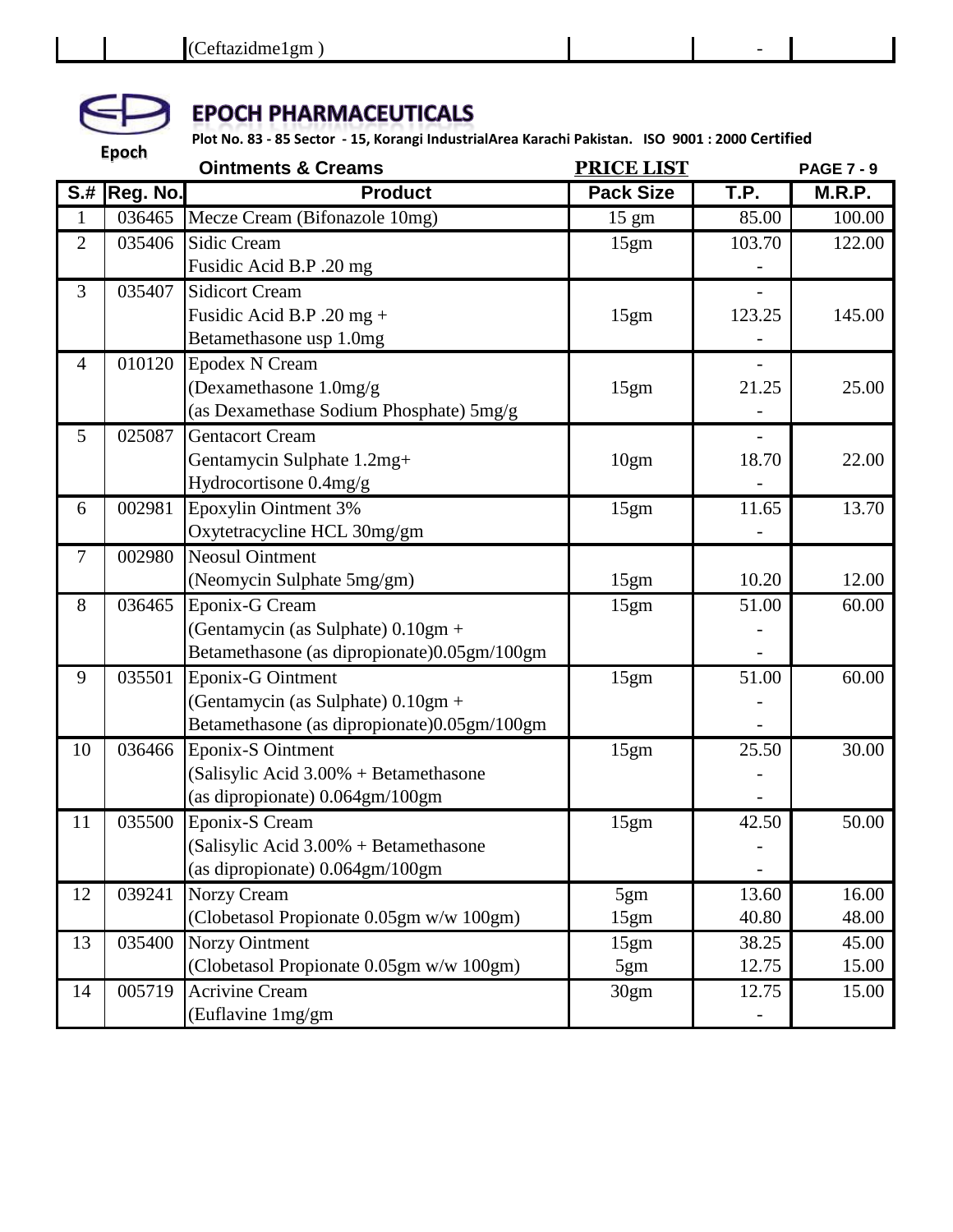

|                           | <b>Epoch</b>        | <b>EYE/EAR DROPS</b>                                                                         | <b>PRICE LIST</b>    |                   | <b>PAGE 8 - 9</b> |
|---------------------------|---------------------|----------------------------------------------------------------------------------------------|----------------------|-------------------|-------------------|
| $\overline{\mathsf{S}$ .# | Reg. No.            | <b>Product</b>                                                                               | <b>Pack Size</b>     | T.P.              | M.R.P.            |
| $\mathbf{1}$              | 047132              | <b>Epophenicol Eye Drops</b><br>(Chloramphenicol $0.5\%$ w/v)                                | 5ml                  | 11.05             | 13.00             |
| $\overline{2}$            | 047133              | <b>Epophenicol Ear Drops</b><br>(Chloramphenicol $1.0\%$ w/v)                                | 10ml                 | 15.30             | 18.00             |
| 3                         | 047140              | Genta Eye/Ear Drops<br>(Gentamycin $0.3\%$ w/v)                                              | 7.5 ML               | 17.00             | 20.00             |
| $\overline{4}$            | 047134              | <b>Tiloptic Eye Drops</b><br>(Timolol Maleate 0.5% w/v                                       | 5ml                  | 76.50             | 90.00             |
| 5                         | 047135              | Floroflox Eye Drop<br>(Ciprofloxacin 0.3% w/v                                                | 5ml                  | 80.75             | 95.00             |
| 6                         | 047136              | Dexadron T Eye Drop<br>(Dexamethasone (as sodium)<br>phosphate $0.1\%$ + Tobramycin 0.3% w/v | 5ml                  | 86.70             | 102.00            |
| $\overline{7}$            | 047137              | <b>OP-Lox Eye Drop</b><br>(Ofloxacin $0.3\%$ w/v)                                            | 5ml                  | 68.00             | 80.00             |
| 8                         | 047138              | Lophase Eye Drop<br>(Prednisolone Acetate 1.0% w/v                                           | 5ml                  | 42.50             | 50.00             |
| 9                         | 047139              | Sidic Eye Drop<br>(Fusidic Acid 1.0% w/v                                                     | 5ml                  | 127.50            | 150.00            |
| 10                        | 047141              | Mynoside Eye Drop<br>Tobramycin Eye Drop<br>(Tobramycin 03% w/v                              | 5ml                  | 63.75             | 75.00             |
|                           |                     | <b>Liquid Injection</b>                                                                      |                      |                   |                   |
| $S+$                      | Reg. No.            | <b>Product</b>                                                                               | <b>Pack Size</b>     | T.P.              | <b>M.R.P.</b>     |
| $\mathbf{1}$              | 050471              | Helga Injection<br>(Mecobalamin 500 mcg)                                                     | 1mlx10's             | 391.00            | 460.00            |
| 2                         | 050472              | Mynoside 20 Injection<br>(Tobramycin (as Sulphate) 20mg)                                     | 2m1's                | 51.00             | 60.00             |
| 3                         | 050473              | Mynoside 80 Injection<br>(Tobramycin (as Sulphate) 80mg)                                     | 2mlx1's              | 114.75            | 135.00            |
| $\overline{4}$            | $05047\overline{4}$ | Aktis Injection<br>(Cyanocobalamin 1000mcg)                                                  | $1$ mlx $100$ 's     | 187.00            | 220.00            |
| $5\overline{)}$           | 050475              | Fenaclod Injection<br>(Diclofenac Sodium 25mg)                                               | 3mlx5's<br>3mlx100's | 55.25<br>1,105.00 | 65.00<br>1,300.00 |
| 6                         | 050476              | Phenerzine Injection<br>(Promethazine HCL 25mg)                                              | 2mlx10's             | 37.40             | 44.00             |
| $\overline{7}$            | 050477              | Fragan 250 mg Injection<br>(Tranexamine Acid 250mg)                                          | 5mlx10's             | 389.30            | 458.00            |
| 8                         | 050478              | Fragan 500 mg Injection<br>(Tranexamine Acid 500 mg)                                         | 5mlx10's             | 722.50            | 850.00            |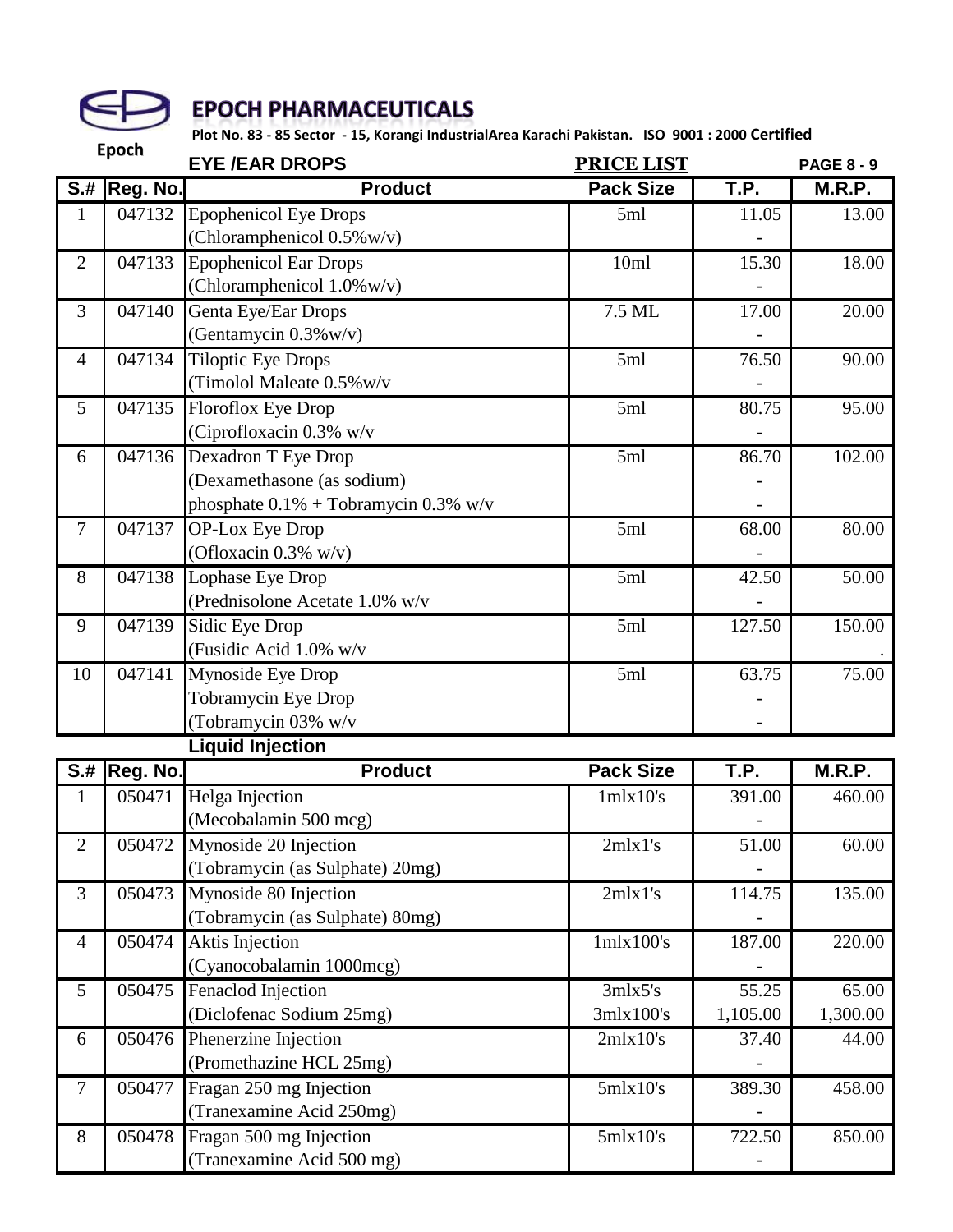

|                           | Lpoch    | <b>Liquid Injection</b>             | <b>PRICE LIST</b> |           | <b>PAGE 9 - 9</b> |
|---------------------------|----------|-------------------------------------|-------------------|-----------|-------------------|
| $\overline{\mathbf{S}$ .# | Reg. No. | <b>Product</b>                      | <b>Pack Size</b>  | T.P.      | M.R.P.            |
| 9                         | 047127   | Thonium Injection                   | 5mlx3's           | 99.45     | 117.00            |
|                           |          | (Suxamethonium Chloride 100mg/5ml)  | 100's             | 3,315.00  | 3,900.00          |
| 10                        | 047128   | Water for Injection                 | 10mlx100's        | 850.00    | 1,000.00          |
|                           |          | (Water for Injection B.P)           | 5mlx100's         | 425.00    | 500.00            |
| 11                        | 047129   | Epocain 1% Injections               | 100's             | 212.50    | 250.00            |
|                           |          | (Lignocaine HCL 10mg)               |                   |           |                   |
| 12                        | 047130   | Genta Injection 2ml                 | $1x25$ 's amp     | 340.00    | 400.00            |
|                           |          | (Gentamycin (as sulphate) 80mg/ml)  | $1x100's$ amp     | 368.00    | 1,600.00          |
|                           |          |                                     | 2mlvialx25's      | 312.80    | 368.00            |
| 13                        | 047131   | Xincomin Injection                  | 2mlx1's           | 17.00     | 20.00             |
|                           |          | (Licomycin (as HCL) 600mg)          |                   |           |                   |
| 14                        | 055020   | Licain 2% Injection                 | 10mlx25's         | 289.00    | 340.00            |
|                           |          | (Lignocain HCL) 2 %                 |                   |           |                   |
| 15                        | 055956   | Conus Injection                     | 3mlx25's          | 150.45    | 177.00            |
|                           |          | Thiamine HCL ---------- 100mg       |                   |           |                   |
|                           |          | Pyridoxine HCL ---------100mg       |                   |           |                   |
|                           |          | Cyanocobalamin---------1000mcg      |                   |           |                   |
| 16                        | 057879   | Morvi 80mg Injection                | 1mlx6's           | 331.50    | 390.00            |
|                           |          | (Artemether 80mg)                   |                   |           |                   |
| 17                        | 070403   | Morvi 40mg Injection                | 1mlx10's          | 425.00    | 500.00            |
|                           |          | (Artemether 40mg)                   |                   |           |                   |
|                           |          | <b>INFUSION</b>                     |                   |           |                   |
| $S+$                      | Reg. No  | <b>Product</b>                      | <b>Pack Size</b>  | <b>TP</b> | <b>M.R.P.</b>     |
| $\mathbf{1}$              | 053185   | Epoflox 200mg Infusion              | 100ml             | 85.00     | 100.00            |
|                           |          | $(Ofloxacin$ 2mg)                   |                   |           |                   |
| $\overline{2}$            | 053186   | Epovel 500mg infusion               |                   |           |                   |
|                           |          | (Levofloxacin (as Hemehydrate )5 mg | 100ml             | 195.50    | 230.00            |
| 3                         | 053187   | Epozol 500mg Infusion               | 100ml             | 66.30     | 78.00             |
|                           |          | (Metronidazole  5mg)                |                   |           |                   |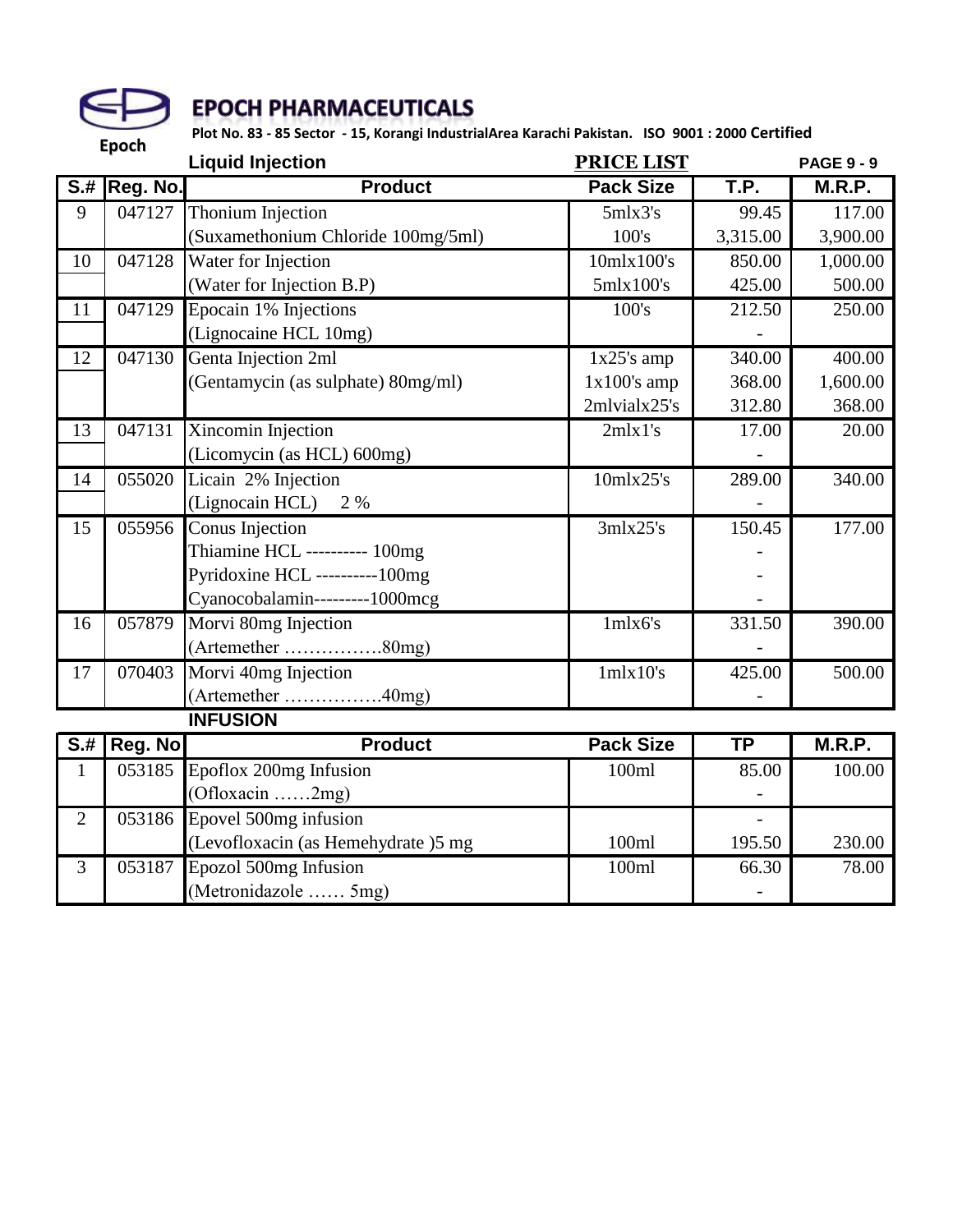

|                                          |          | Veterinary Products (Injactable)  | <b>PRICE LIST</b> |          | <b>PAGE 1 - 2</b> |
|------------------------------------------|----------|-----------------------------------|-------------------|----------|-------------------|
| $\overline{\mathsf{S} \cdot \mathsf{H}}$ | Reg. No. | <b>Product</b>                    | <b>Pack Size</b>  | T.P.     | M.R.P.            |
| 1                                        | 043528   | <b>Iverveet Injection</b>         | 10ml              | 136.00   | 160.00            |
|                                          |          | (Ivermectin 10mg)                 | 50ml              | 510.00   | 600.00            |
|                                          |          |                                   | 100ml             | 935.00   | 1100.00           |
|                                          |          |                                   | 250ml             | 2,210.00 | 2600.00           |
| $\overline{2}$                           | 043530   | Oxyvet Injection                  | 50ml              | 85.00    | 100.00            |
|                                          |          | (Oxytetracycline 50 mg)           | 100ml             | 161.50   | 190.00            |
| 3                                        | 043531   | Mepron Injection                  | 10ml              | 29.75    | 35.00             |
|                                          |          | (Mepyramine Maleate 50 mg)        | 50ml              | 136.00   | 160.00            |
|                                          |          |                                   | 100ml             | 255.00   | 300.00            |
| $\overline{4}$                           | 043532   | Diamidine Injection               | 100ml             | 110.50   | 130.00            |
|                                          |          | (Sulphadimadine 33.3%)            |                   |          |                   |
| 5                                        | 048298   | Osin Injection                    | 50ml              | 187.00   | 220.00            |
|                                          |          | Tylosin (as Tartrate) 200mg       | 100ml             | 348.50   | 410.00            |
| 6                                        | 048299   | Gentavet Injection 4%             | 50ml              | 102.00   | 120.00            |
|                                          |          | (Gentamycin 40mg)                 | 100ml             | 204.00   | 240.00            |
| $\boldsymbol{7}$                         | 058742   | Gentavet Injection 10%            | 100ml             | 276.25   | 325.00            |
|                                          |          | (Gentamicin 100mg)                |                   |          |                   |
| 8                                        | 043529   | Gentavet Injection 5%             | 50ml              | 136.00   | 160.00            |
|                                          |          | (Gentamycin 50mg)                 | 100ml             | 255.00   | 300.00            |
| 9                                        | 048300   | <b>Sulfamet Injection</b>         | 10ml              | 46.75    | 55.00             |
|                                          |          | (Trimethoprim BP 80mg)            | 50ml              | 242.25   | 285.00            |
|                                          |          | (Sulphadizine BP 400mg)           | 100ml             | 340.00   | 400.00            |
| 10                                       | 063526   | <b>Enrovet Injection</b>          | 10ml              | 42.50    | 50.00             |
|                                          |          | Enrofloxacin10mg                  | 50ml              | 170.00   | 200.00            |
|                                          |          | Enrofloxacin100m                  | 100ml             | 255.00   | 300.00            |
|                                          |          |                                   |                   |          |                   |
| 11                                       |          | 063754 Sulfamet Oral Suspension   | 200ml             | 544.00   | 640.00            |
|                                          |          | Trimethoprim BP(vet)8% w/v        | 500ml             |          |                   |
|                                          |          | Suphadiazine BP (vet)40% w/v      |                   |          |                   |
| 12                                       | 063755   | <b>Clozanol Drench</b>            | 100ml             | 148.75   | 175.00            |
|                                          |          | Oxyclozanide                      | 250ml             |          |                   |
|                                          |          | Oxfendazole                       | 500ml             |          |                   |
|                                          |          | <b>Cobalt Sulphate</b>            | 1000ml            | 1,445.00 | 1,700.00          |
|                                          |          | Selenium (Sodium Senite)          |                   |          |                   |
| 13                                       | 063756   | E-Mox L.A. Injection              | 50ml              | 297.50   | 350.00            |
|                                          |          | Amoxicillin (as trihydrate) 150mg | 100ml             | 595.00   | 700.00            |
| 14                                       | 063757   | Cintox Injection                  | 50ml              | 29.75    | 35.00             |
|                                          |          | Oxytocin10 I.U.                   | 100ml             | 46.75    | 55.00             |
| 15                                       | 063758   | <b>Epozine Injection</b>          | 30ml              |          |                   |
|                                          |          | Diminazene Diacetaurate35mg       | 50ml              | 127.50   | 150.00            |
|                                          |          |                                   | 100ml             |          |                   |